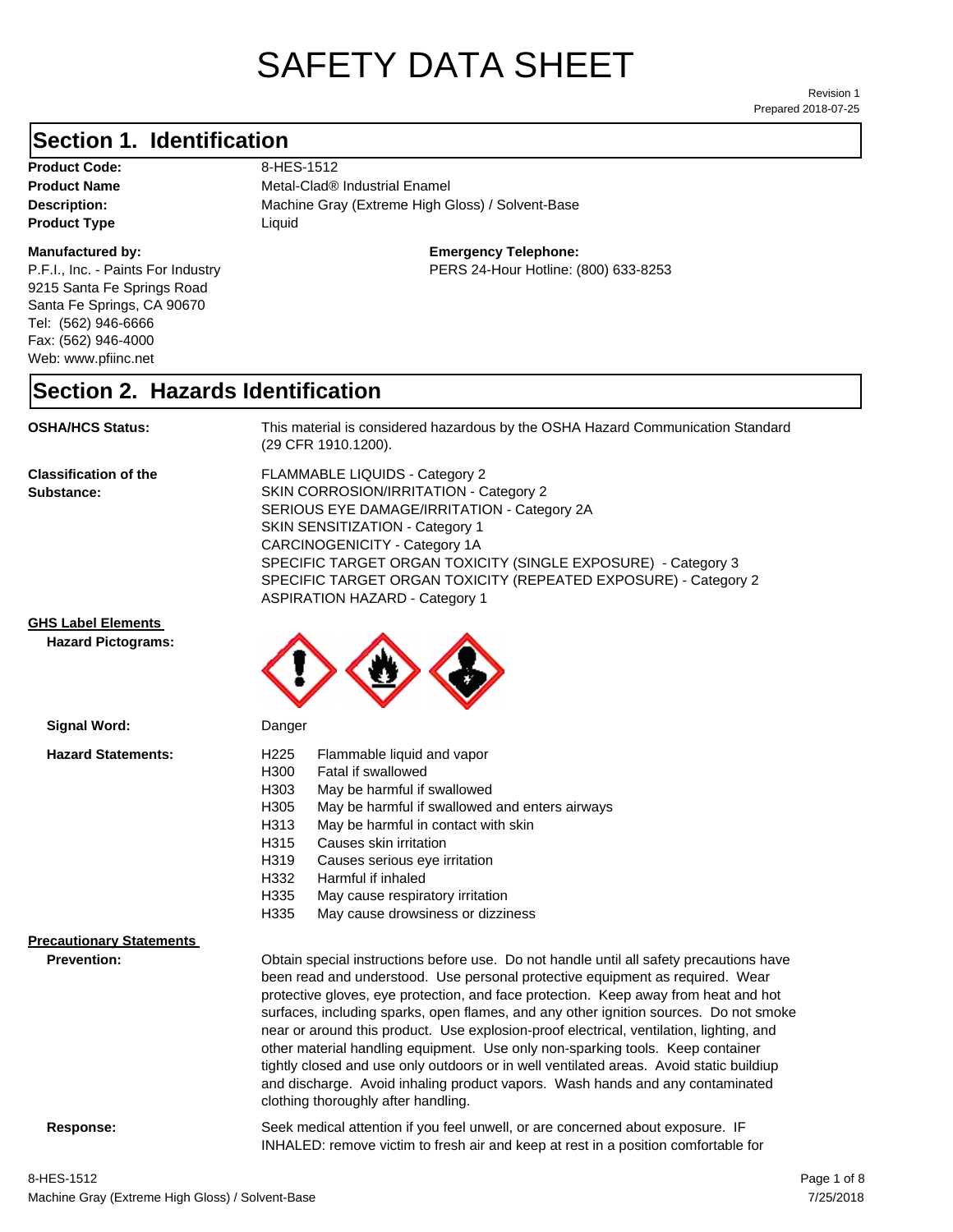| <b>Storage &amp; Disposal:</b>              | breathing. IF SWALLOWED: contact a poison control center or physician immediately.<br>Do not induce vomiting. IN CASE OF SKIN OR HAIR CONTACT: remove all<br>contaminated clothing, and wash skin with soap and water. If irritation or rash occurs,<br>get medical attention. IF IN EYES: rinse with copious amounts of water for several<br>minutes. Remove contact lenses, if present and easy to do so. If eye irritation persists,<br>seek medical attention.<br>Store in a locked and secure environment. Store in a cool, well ventilated area away<br>from direct sunlight and heat. Dispose of contents and container in accordance with all<br>local, regional, state, and federal regulations.                                                                                                                                                                                                                                                                                                                |
|---------------------------------------------|--------------------------------------------------------------------------------------------------------------------------------------------------------------------------------------------------------------------------------------------------------------------------------------------------------------------------------------------------------------------------------------------------------------------------------------------------------------------------------------------------------------------------------------------------------------------------------------------------------------------------------------------------------------------------------------------------------------------------------------------------------------------------------------------------------------------------------------------------------------------------------------------------------------------------------------------------------------------------------------------------------------------------|
| <b>Supplemental Label</b><br>Elements:      | Ensure adequate ventilation at all times when using this product and when sanding the<br>dried film. Wear an appropriate, NIOSH approved particulate respirator. Follow all<br>respirator manufacturer's directions for proper use. Abrading or sanding this product's<br>dried film may release crystalline silica which has been shown to cause lung damage<br>and may cause cancer following long term exposure. Rags, sandpaper, steel wool,<br>and other abrading materials or waste containing this product may spontaneously<br>combust when improperly disposed of. Product contains solvents which can cause<br>permanent brain and nervous system damage. Intentional misuse by concentrating<br>and inhaling the contents of this product can be harmful or fatal. Do not transfer<br>contents to another container.<br>PROPOSITION 65 WARNING: this product contains chemicals known to the State of<br>California to cause cancer and birth defects or other reproductive harm.<br>FOR INDUSTRIAL USE ONLY. |
| <b>Hazards not otherwise</b><br>classified: | None known.                                                                                                                                                                                                                                                                                                                                                                                                                                                                                                                                                                                                                                                                                                                                                                                                                                                                                                                                                                                                              |

## **Section 3. Composition/Information on Ingredients**

| Chemical Name / CAS No                                                              |
|-------------------------------------------------------------------------------------|
| Calcium Carbonate<br>1317-65-3<br>10 to 20%                                         |
| <b>Regular Mineral Spirits</b><br>64741-41-9<br>10 to 20%<br>Vapor Pressure: 2 mmHg |
| Naphtha<br>64742-89-8<br>5 to 10%<br>Vapor Pressure: 12 mmHg                        |
| Xylene<br>1330-20-7<br>1 to 5%<br>Vapor Pressure: 1.06 kPa                          |
| <b>Titanium Dioxide</b><br>13463-67-7<br>1 to 5%                                    |
| <b>Mineral Spirits</b><br>8052-41-3<br>1 to 5%<br>Vapor Pressure: 2 mmHg            |
| Acetone<br>67-64-1<br>1 to 5%<br>Vapor Pressure: 30.796 kPA                         |

#### **Section 4. First Aid Measures**

#### **Description of First Aid Measures**

Eye Contact: **IMMED** Immediately flush eyes with copious amounts of water. Remove any contact lenses.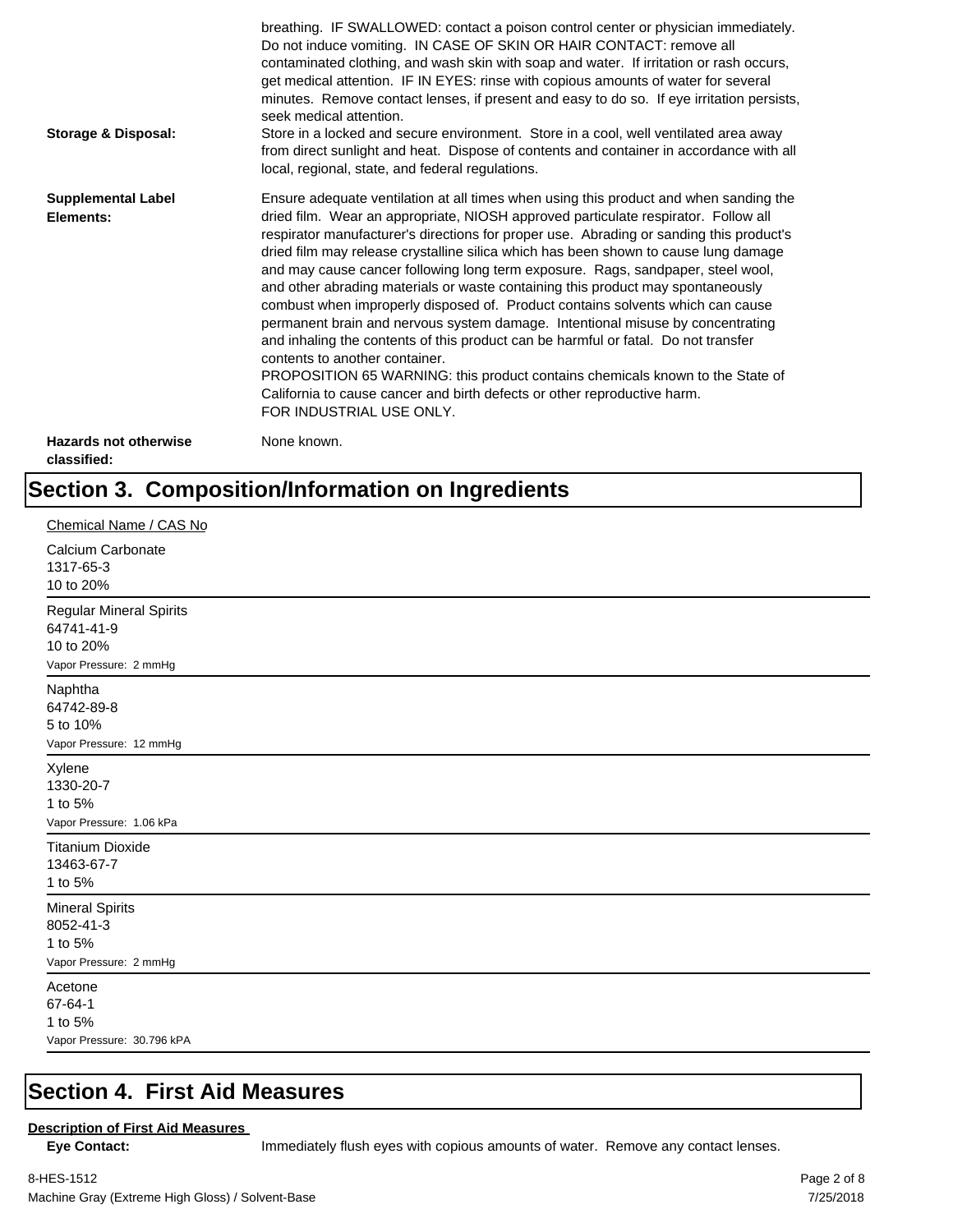| Inhalation:                                         | Rinse for at least 10 minutes. Get medical attention.<br>Remove victim to fresh air and maintain in a rest position comfortable for breathing. If<br>fumes are still present, all rescuers should wear appropriate respirators. If victim<br>exhibits irregular breathing, trained personnel should provide artificial respiration or<br>oxygen. Mouth-to-mouth resuscitation may be dangerous. If necessary, contact a<br>poison control center or physician immediately. If victim is unconscious, place in a<br>recovery position and seek medical help immediately. Maintain an open airway for the<br>victim.                                                                                                                                                                                                                    |
|-----------------------------------------------------|---------------------------------------------------------------------------------------------------------------------------------------------------------------------------------------------------------------------------------------------------------------------------------------------------------------------------------------------------------------------------------------------------------------------------------------------------------------------------------------------------------------------------------------------------------------------------------------------------------------------------------------------------------------------------------------------------------------------------------------------------------------------------------------------------------------------------------------|
| <b>Skin Contact:</b>                                | Wash affected areas with soap and water. Remove contaminated clothing and shoes.<br>Continue to rinse the affected area for at least ten minutes. Get medical attention if<br>discomfort continues. Avoid further exposure in the event of any symptoms or<br>complaints.                                                                                                                                                                                                                                                                                                                                                                                                                                                                                                                                                             |
| Ingestion:                                          | If product is ingested, contact a poison control center or a physician immediately. Do<br>not induce vomitting. Rinse mouth with water and remove dentures, if any. Remove<br>victim to fresh air and keep at rest in a comfortable position to facilitate breathing. If<br>the victim is conscious and the product has been swallowed, provide small quantities of<br>water to drink. Cease if the victim feels sick, as vomitting may be dangerous.<br>Aspiration hazard if swallowed. This product can enter the lungs and cause damage.<br>If vomitting occurs, the head should be kept low so that vomit does not enter the lungs.<br>Never administer anything by mouth to an unconscious person. If unconscious, place<br>in a recovery position while medical attention is sought. Maintain an open airway for<br>the victim. |
| <b>Potential Acute Health Effects</b>               |                                                                                                                                                                                                                                                                                                                                                                                                                                                                                                                                                                                                                                                                                                                                                                                                                                       |
| <b>Eye Contact:</b>                                 | Causes serious eye irritation.                                                                                                                                                                                                                                                                                                                                                                                                                                                                                                                                                                                                                                                                                                                                                                                                        |
| Inhalation:                                         | Can cause central nervous system depression. May cause drowsiness and dizziness<br>as well as respiratory irritation.                                                                                                                                                                                                                                                                                                                                                                                                                                                                                                                                                                                                                                                                                                                 |
| <b>Skin Contact:</b>                                | Causes skin irritation. May cause an allergic skin reaction.                                                                                                                                                                                                                                                                                                                                                                                                                                                                                                                                                                                                                                                                                                                                                                          |
| Ingestion:                                          | Can cause central nervous system depression. May be fatal if swallowed and allowed<br>to enter airways. Irritating to mouth, throat and stomach.                                                                                                                                                                                                                                                                                                                                                                                                                                                                                                                                                                                                                                                                                      |
| <b>Over-Exposure Signs &amp; Symptoms</b>           |                                                                                                                                                                                                                                                                                                                                                                                                                                                                                                                                                                                                                                                                                                                                                                                                                                       |
| <b>Eye Contact:</b>                                 | Adverse symptoms may include: pain or irritation, watering, redness.                                                                                                                                                                                                                                                                                                                                                                                                                                                                                                                                                                                                                                                                                                                                                                  |
| Inhalation:                                         | Adverse symptoms may include: respiratory tract irritation, coughing, nausea or<br>vomiting, headache, drowsiness or fatigue, dizziness or vertigo, unconsciousness.                                                                                                                                                                                                                                                                                                                                                                                                                                                                                                                                                                                                                                                                  |
| <b>Skin Contact:</b>                                | Adverse symptoms may include: irritation, redness.                                                                                                                                                                                                                                                                                                                                                                                                                                                                                                                                                                                                                                                                                                                                                                                    |
| Ingestion:                                          | Adverse symptoms may include: nausea, vomiting.                                                                                                                                                                                                                                                                                                                                                                                                                                                                                                                                                                                                                                                                                                                                                                                       |
|                                                     | Indication of immediate medical attention and special treatment needed                                                                                                                                                                                                                                                                                                                                                                                                                                                                                                                                                                                                                                                                                                                                                                |
| <b>Notes to Physician:</b>                          | Treat symptomatically. Contact poison treatment specialists if large quantities have<br>been ingested or inhaled.                                                                                                                                                                                                                                                                                                                                                                                                                                                                                                                                                                                                                                                                                                                     |
| <b>Specific Treatments:</b>                         | None specified.                                                                                                                                                                                                                                                                                                                                                                                                                                                                                                                                                                                                                                                                                                                                                                                                                       |
| <b>Protection of First Aid</b><br><b>Providers:</b> | No action should be taken involving any personal risk or without proper training. If<br>fumes are still present, rescuers should wear appropriate respirators or a self<br>contained breathing apparatus. Mouth-to-mouth resuscitation may be dangerous for<br>the first aid provider. Wash all contaminated clothing with soap and water before<br>removal.                                                                                                                                                                                                                                                                                                                                                                                                                                                                          |

## **Section 5. Fire Fighting Measures**

| <u>Extinquishing Media</u> |                                                                                                                                                                                                                                                                                                                                                                                                                   |
|----------------------------|-------------------------------------------------------------------------------------------------------------------------------------------------------------------------------------------------------------------------------------------------------------------------------------------------------------------------------------------------------------------------------------------------------------------|
| <b>Suitable Media:</b>     | Dry chemical, CO2, water spray (fog), foam, dry sand.                                                                                                                                                                                                                                                                                                                                                             |
| Unsuitable Media:          | Do not use water jet.                                                                                                                                                                                                                                                                                                                                                                                             |
| <b>Specific Hazards:</b>   | The material contains flammable liquid and vapor. Closed containers may explode<br>when exposed to extreme heat as a result of buildup of steam. Vapors may form<br>explosive mixtures with air. Vapors can travel to a source of ignition and flash back.<br>Keep containers tightly closed and isolate from heat, electrical equipment, sparks, and<br>open flames. No unusual fire or explosion hazards noted. |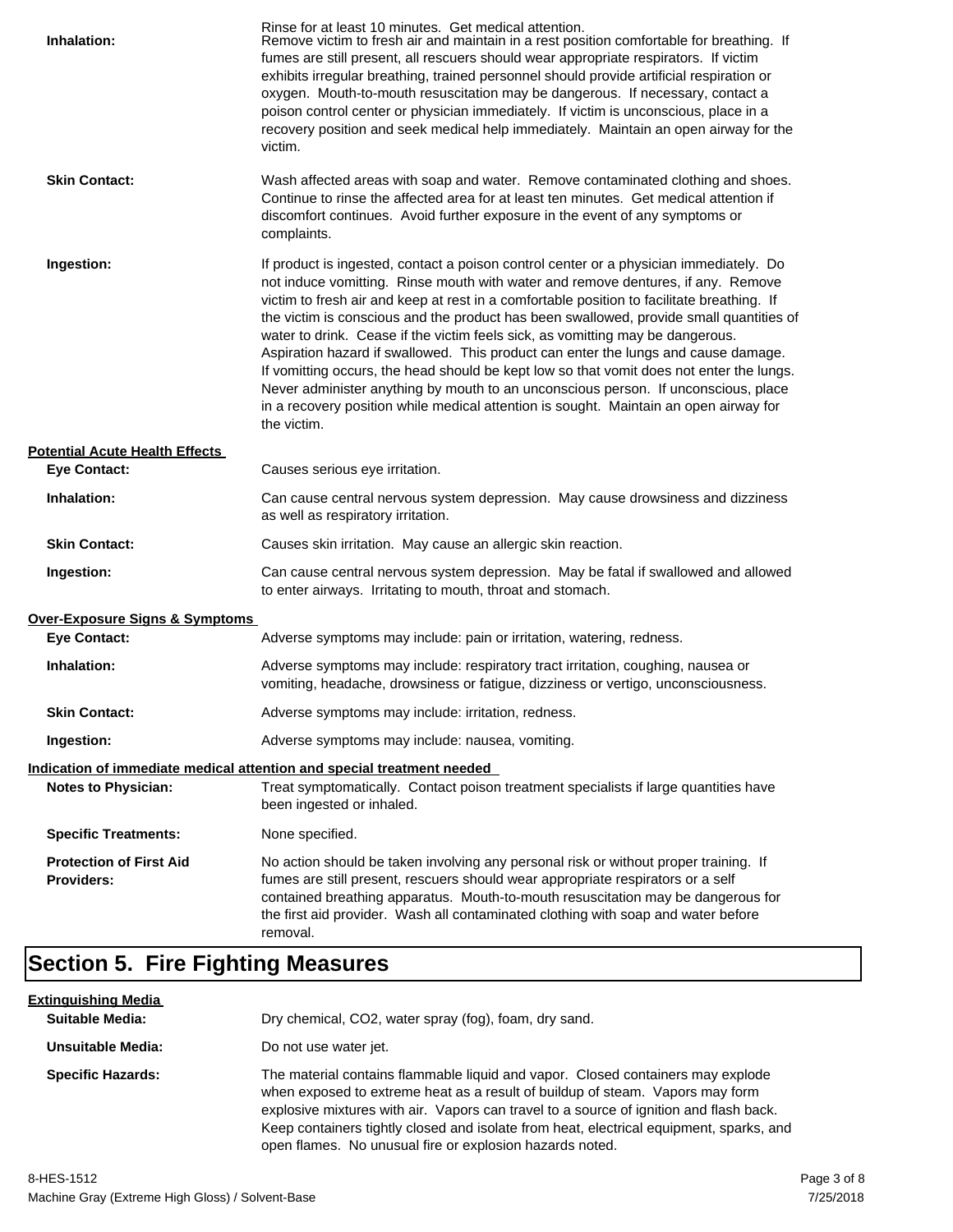Water may be used to cool closed containers to prevent pressure buildup and possible autoignition or explosion. Evacuate area and fight fire from safe distance. Containers may explode when heated. Firefighters should wear appropriate protective equipment and self-contained breathing apparatus with a full face-piece operated in positive pressure mode.

#### **Section 6. Accidental Release Measures**

| <b>Environmental Precautions:</b>                               | Avoid dispersal of spilled material and runoff from contacting soil, waterways, drains,<br>and sewers. Inform the relevant authorities if the product has caused environmental<br>pollution.                                                                                                                                                                                                                                                                                                                                                                                        |
|-----------------------------------------------------------------|-------------------------------------------------------------------------------------------------------------------------------------------------------------------------------------------------------------------------------------------------------------------------------------------------------------------------------------------------------------------------------------------------------------------------------------------------------------------------------------------------------------------------------------------------------------------------------------|
| <b>Steps to be Taken if Material</b><br>is Released or Spilled: | Contain spilled liquid with sand or earth. Do not use combustible materials such as<br>sawdust. Eliminate all ignition sources and use explosion-proof equipment. Place<br>material in a container and dispose of according to local, regional, state, and federal<br>regulations. Ventilate area and remove product with inert absorbent and non-sparking<br>tools. Do not incinerate closed containers.                                                                                                                                                                           |
| <b>Small Spills:</b>                                            | Stop leak if doing so can be done without risk. Remove containers from spill area.<br>Use non-sparking tools. Dilute with water and mop up if water-soluble. If not<br>water-soluble, absorb with inert dry material and place in appropriate waste container.<br>Dispose of via a licensed waste disposal contractor.                                                                                                                                                                                                                                                              |
| Large Spills:                                                   | Stop leak if doing so can be done without risk. Remove containers from spill area.<br>Use non-sparking tools. Approach the release from upwind. Prevent entry into<br>sewers, waterways, basements, or confined areas. Wash spillages into an effluent<br>treatment plant or proceed as follows: contain and collect spillage with inert absorbent<br>materials and place in a container for disposal according to local regulations. Dispose<br>of via a licensed waste disposal contractor. See Section 1 for emergency contact<br>information and Section 13 for waste disposal. |

#### **Section 7. Handling and Storage**

**Handling:** Wash thoroughly after handling. Eating, drinking, and smoking should be prohibited in areas where this material is handled, stored, and processed. Wash hands and face before eating or drinking. Remove contaminated clothing and launder before reuse. Use only with adequate ventilation. Follow all SDS and label precautions even after container is emptied, as it may retain product residues. Avoid breathing fumes, vapors, or mist. Avoid contact with eyes, skin, and clothing.

Storage: Store in a dry, cool, well ventilated place. Keep container tightly closed while not in use. Isolate from heat, electrical equipment, sparks, and open flame. Do not store above 120 degrees Fahrenheit. Store large quantities in buildings designed and protected for storage of NFPA Class II combustible liquids. Protect from heat, moisture, and foreign materials.

## **Section 8. Exposure Controls/Personal Protection**

| Chemical Name / CAS No<br>Calcium Carbonate<br>1317-65-3<br>10 to 20%               | <b>OSHA Exposure Limits</b><br>$15 \text{ mg/m}$ | <b>ACGIH Exposure Limits</b><br>10 mg/m $3$ | <b>Other Exposure Limits</b> |
|-------------------------------------------------------------------------------------|--------------------------------------------------|---------------------------------------------|------------------------------|
| <b>Regular Mineral Spirits</b><br>64741-41-9<br>10 to 20%<br>Vapor Pressure: 2 mmHg | $100$ ppm                                        | $100$ ppm                                   |                              |
| Naphtha<br>64742-89-8<br>5 to 10%<br>Vapor Pressure: 12 mmHg                        | 500 ppm                                          | 300 ppm                                     |                              |
| Xylene<br>1330-20-7<br>1 to 5%<br>Vapor Pressure: 1.06 kPa                          | $100$ ppm                                        | $100$ ppm                                   |                              |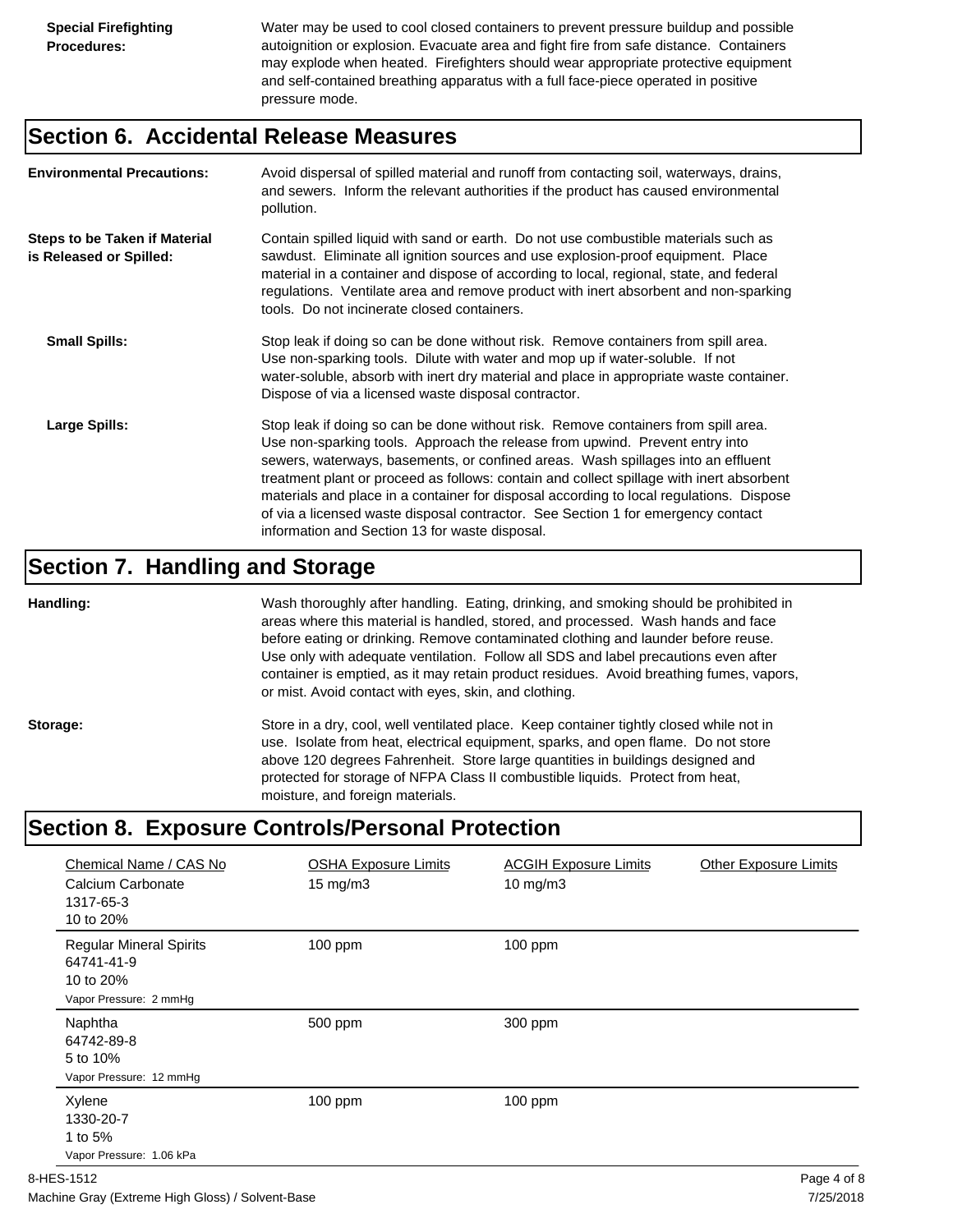| 13463-67-7<br>1 to 5%                          | <b>Titanium Dioxide</b>    | $5$ mg/m $3$                                  | 10 mg/m3                                                                                                                                                                                                                                                                                                                                                                                                                                                                                                                                                                                                                                                                                                                                                                                      |
|------------------------------------------------|----------------------------|-----------------------------------------------|-----------------------------------------------------------------------------------------------------------------------------------------------------------------------------------------------------------------------------------------------------------------------------------------------------------------------------------------------------------------------------------------------------------------------------------------------------------------------------------------------------------------------------------------------------------------------------------------------------------------------------------------------------------------------------------------------------------------------------------------------------------------------------------------------|
| <b>Mineral Spirits</b><br>8052-41-3<br>1 to 5% | Vapor Pressure: 2 mmHg     | 100 ppm                                       | 100 ppm                                                                                                                                                                                                                                                                                                                                                                                                                                                                                                                                                                                                                                                                                                                                                                                       |
| Acetone<br>67-64-1<br>1 to 5%                  | Vapor Pressure: 30.796 kPA | 1,000 ppm                                     | 500 ppm                                                                                                                                                                                                                                                                                                                                                                                                                                                                                                                                                                                                                                                                                                                                                                                       |
| <b>Engineering Controls:</b>                   |                            |                                               | Use process enclosures, local exhaust ventilation, or other engineering controls to<br>keep worker exposure to airborne contaminants below any recommended or statutory<br>limits. The engineering controls also need to keep gas, vapor, or dust concentrations<br>below any lower explosive limits. Use explosion-proof ventilation equipment.                                                                                                                                                                                                                                                                                                                                                                                                                                              |
| <b>Environmental Controls:</b>                 |                            |                                               | Emissions from ventilation or work process equipment should be checked to ensure<br>they comply with the requirements of environmental protection legislation. In some<br>cases, fume scrubbers, filters, and other engineering modifications to the process<br>equipment may be required to reduce emissions to acceptable levels.                                                                                                                                                                                                                                                                                                                                                                                                                                                           |
| <b>Respiratory Protection:</b>                 |                            | adequate protection.                          | Use a properly fitted, air-purifying or air-fed respirator complying with an approved<br>standard if a risk assessment indicates this is necessary. Respiratory protection<br>programs that meet OSHA 1910.134 and ANSI Z88.2 requirements must be followed<br>when workplace conditions warrant a respirator's use. A NIOSH/MSHA approved<br>respirator with an organic vapor cartridge may be permissible under circumstances<br>where airborne concentrations are expected to exceed exposure limits. Protection<br>provided by air purifying respirators is limited. Use a positive pressure, air supplied<br>respirator if there is any potential for an uncontrolled release, exposure levels are not<br>known, or in any circumstances where air purifying respirators may not provide |
| <b>Skin Protection:</b>                        |                            | used.                                         | Use impervious, chemical resistant gloves to prevent prolonged skin contact and<br>absorption of material through the skin. Nitrile or neoprene gloves may afford<br>adequate protection. Personal protective equipment for the body should be selected<br>based on the task being performed and the risks involved, and should be approved by<br>a specialist before handling this product. Where there is a risk of ignition from static<br>electricity, wear anti-static protective clothing. For best protection, the clothing should<br>include anti-static boots, gloves, and overalls. Appropriate footwear should always be                                                                                                                                                           |
| <b>Eye Protection:</b>                         |                            | times to protect against splashes of liquids. | Safety eyewear, such as splash goggles or a full face shield, should be worn at all                                                                                                                                                                                                                                                                                                                                                                                                                                                                                                                                                                                                                                                                                                           |
| <b>Hygienic Measures:</b>                      |                            |                                               | Wash thoroughly with soap and water before eating, drinking, or smoking. Remove<br>contaminated clothing immediately and launder before reuse.                                                                                                                                                                                                                                                                                                                                                                                                                                                                                                                                                                                                                                                |

## **Section 9. Physical and Chemical Properties**

| <b>Physical State:</b>  | Liquid            |
|-------------------------|-------------------|
| Odor:                   | Solvent odor      |
|                         |                   |
| Vapor Density           | Heavier than air  |
| Vapor Density           | 4.20              |
| Vapor Pressure          | 6 mmHq            |
| <b>Evaporation Rate</b> | Slower than ether |
| Boiling Range           | 56 to 157 C       |
| Specific Gravity (SG)   | 1.089             |
| Material VOC (Lb / Gal) | 2.59              |
| Material VOC $(q/L)$    | 310.57            |
| Coating VOC (Lb/Gal)    | 2.65              |
| Coating VOC (g/L)       | 317.42            |
| Flash Point:            | 32 C (90 F)       |
|                         |                   |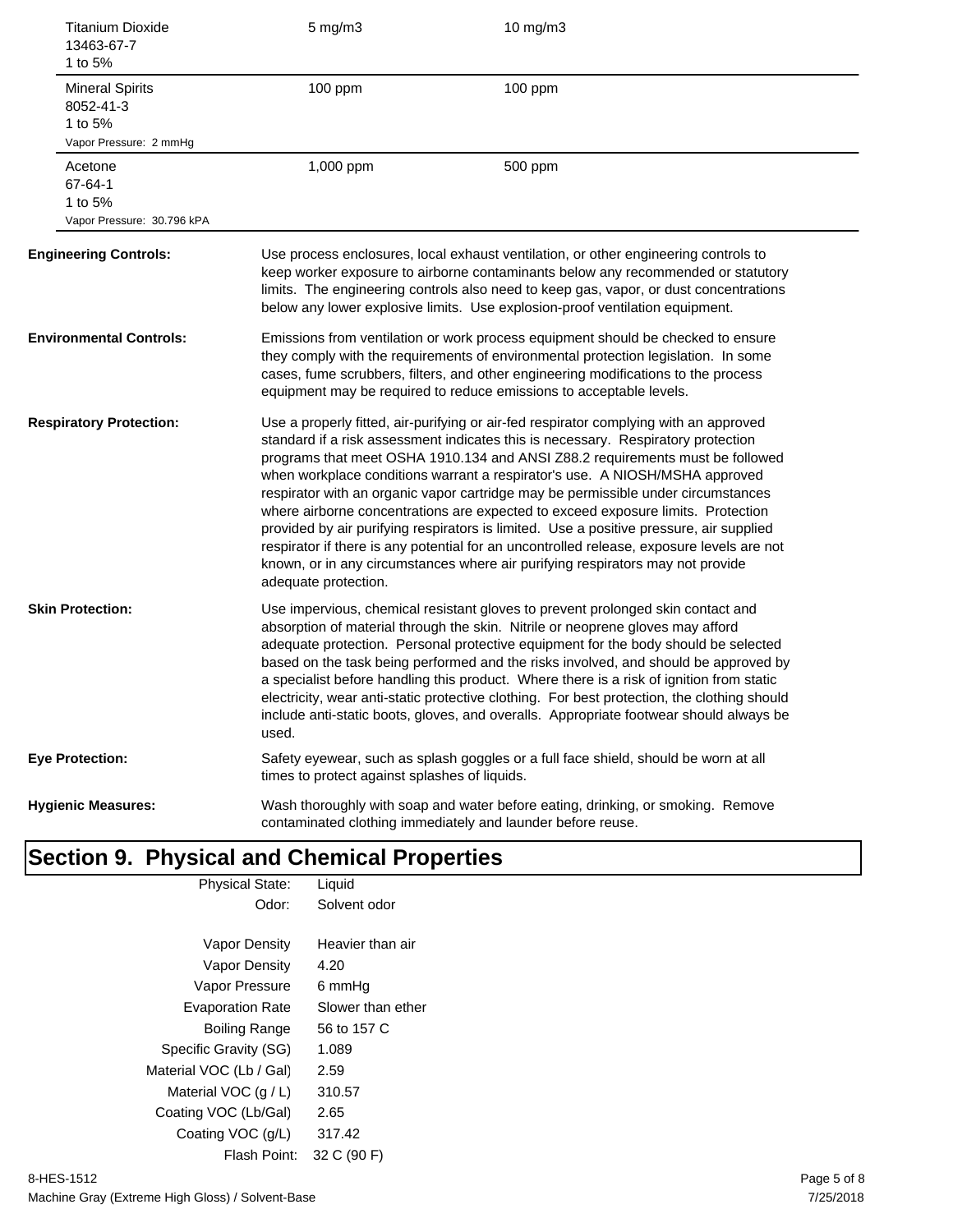Autoignition: Will not occur LEL: 1.0 % UEL: 12.8 % Partition Coefficient, Not available n-octanol/water: Auto-ignition temperature: Not available

## **Section 10. Stability and Reactivity**

| <b>Conditions to Avoid:</b>      | Avoid temperatures above 120 degrees Fahrenheit. Avoid all possible sources of<br>ignition. Do not pressurize, cut, weld, braze, drill, or expose containers to heat. Do not<br>allow vapor to accumulate in low or confined areas. Avoid contact with strong acid and<br>strong bases. |
|----------------------------------|-----------------------------------------------------------------------------------------------------------------------------------------------------------------------------------------------------------------------------------------------------------------------------------------|
| Incompatibility:                 | Incompatible with strong oxidizing agents.                                                                                                                                                                                                                                              |
| <b>Hazardous Decomposition:</b>  | By open flame, carbon monoxide and carbon dioxide. When heated to decomposition,<br>product emits acrid smoke and irritating fumes. Contains solvents which may form<br>carbon monoxide, carbon dioxide, and formaldehyde.                                                              |
| <b>Hazardous Polymerization:</b> | Will not occur under normal conditions.                                                                                                                                                                                                                                                 |
| Stability:                       | The product is stable.                                                                                                                                                                                                                                                                  |

## **Section 11. Toxicological Information**

| Causes serious eye irritation.                                                                                                                                                                                                                                                                                                                                                                                                                                                                                                                                                                                                                                                                                                                                                                                                                                                                                                                                                                                                                                                                                                                                                                                                                                                                                                                                                                                                                                                                      |
|-----------------------------------------------------------------------------------------------------------------------------------------------------------------------------------------------------------------------------------------------------------------------------------------------------------------------------------------------------------------------------------------------------------------------------------------------------------------------------------------------------------------------------------------------------------------------------------------------------------------------------------------------------------------------------------------------------------------------------------------------------------------------------------------------------------------------------------------------------------------------------------------------------------------------------------------------------------------------------------------------------------------------------------------------------------------------------------------------------------------------------------------------------------------------------------------------------------------------------------------------------------------------------------------------------------------------------------------------------------------------------------------------------------------------------------------------------------------------------------------------------|
| Prolonged or repeated skin contact may cause irritation. Allergic reactions are<br>possible.                                                                                                                                                                                                                                                                                                                                                                                                                                                                                                                                                                                                                                                                                                                                                                                                                                                                                                                                                                                                                                                                                                                                                                                                                                                                                                                                                                                                        |
| Harmful if inhaled. High gas, vapor, mist, or dust concentrations may be harmful if<br>inhaled. Avoid breathing fumes, spray, vapors, or mist. May cause headaches and<br>dizziness. High vapor concentrations are irritating to the eyes, nose, throat, and lungs.<br>Prolonged or excessive inhalation may cause respiratory tract irritation.                                                                                                                                                                                                                                                                                                                                                                                                                                                                                                                                                                                                                                                                                                                                                                                                                                                                                                                                                                                                                                                                                                                                                    |
| Harmful or fatal if swallowed. Aspiration hazard if swallowed; can enter lungs and<br>cause damage.                                                                                                                                                                                                                                                                                                                                                                                                                                                                                                                                                                                                                                                                                                                                                                                                                                                                                                                                                                                                                                                                                                                                                                                                                                                                                                                                                                                                 |
| High concentrations may lead to central nervous system effects (drowsiness,<br>dizziness, nausea, headaches, paralysis, burred vision) and damage. Reports have<br>associated repeated and prolonged occupational overexposure to solvents with<br>permanent brain and nervous system damage. Contains carbon black pigment.<br>Chronic inflammation, lung fibrosis, and lung tumors have been observed in<br>experimental tests involving rats exposed to excessive concentrations of carbon black<br>and several insoluble dust particles for long periods of time. Tumors have not been<br>observed in other species under similar circumstances. Epidemiological studies of<br>North American workers show no evidence of clinically significant negative health<br>effects from occupational exposure to carbon black. Carbon black is listed as a Group<br>2B - Possibly Carcinogenic to Humans, by IARC and is proposed to be listed as A4 -<br>Not Classified as a Human Carcinogen by the American Conference of Governmental<br>Industrial Hygienists. Significant exposure is unlikely during typical application of this<br>product by roller or brush. Risk of overexposure depends on the duration and level of<br>exposure to dust from such processes as repeated sanding of dried surfaces, or<br>inhalation of spray mist, and the actual concentration of carbon black in the product<br>formula.<br>Product contains titanium dioxide, which is listed as a Group 2B - Possibly |
| Carcinogenic to Humans by IARC. No significant exposure to titanium dioxide is<br>anticipated while using this product, in which titanium dioxide is bound to other<br>materials including resin and other pigments, during brush or rolling application.<br>Overexposure risks depend on duration and level of exposure to dust, such as from<br>repeated sanding of this product's dried film, or inhalation of spray mist, and the actual<br>concentration of titanium dioxide in the product formula. For additional information,                                                                                                                                                                                                                                                                                                                                                                                                                                                                                                                                                                                                                                                                                                                                                                                                                                                                                                                                                               |
|                                                                                                                                                                                                                                                                                                                                                                                                                                                                                                                                                                                                                                                                                                                                                                                                                                                                                                                                                                                                                                                                                                                                                                                                                                                                                                                                                                                                                                                                                                     |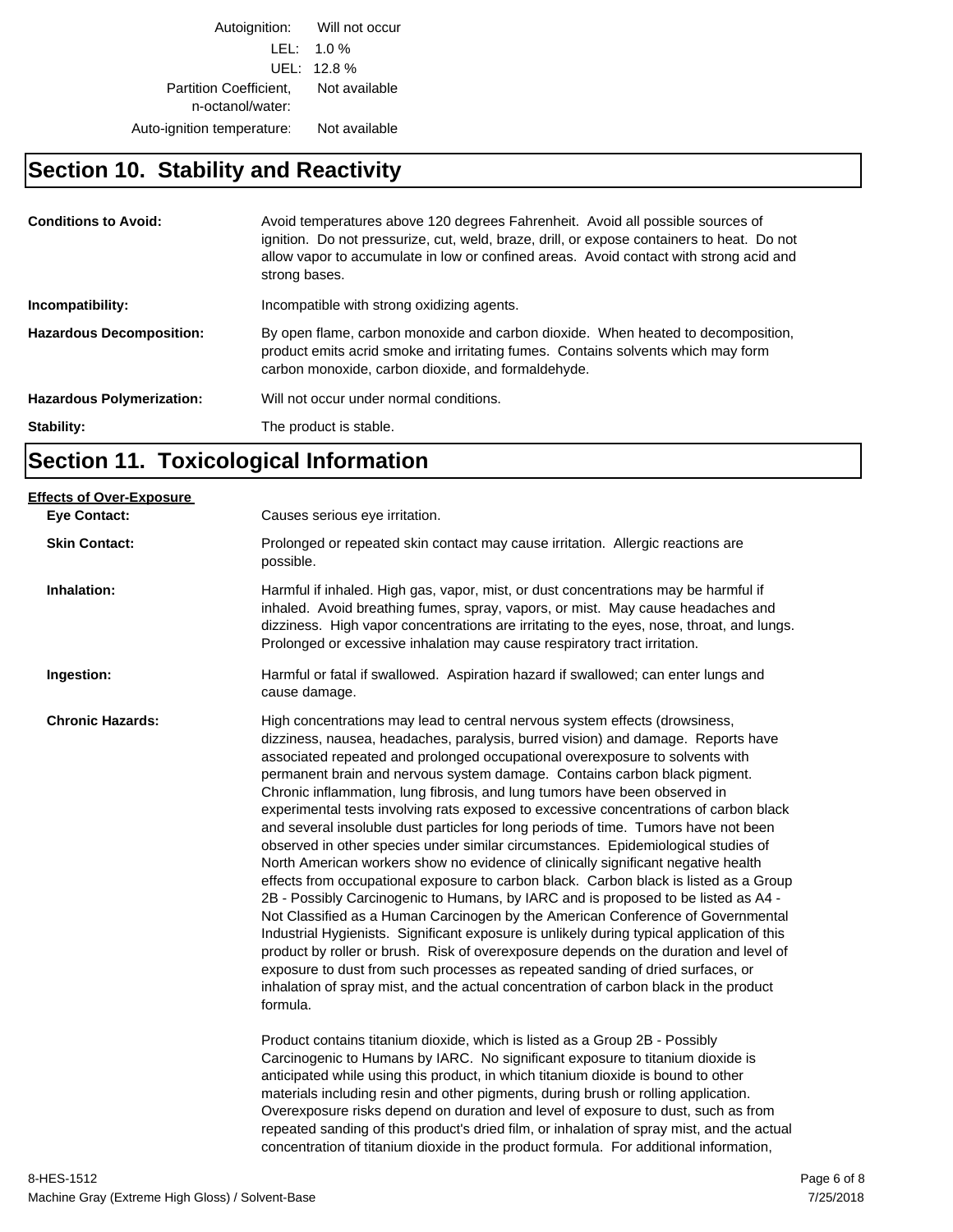refer to IARC Monograph, Volume 93, 2010. **Primary Routes of Entry:** Eye contact, ingestion, inhalation, absorption through the skin, skin contact.

Acute Toxicity Values: **Acute effects of this product have not been tested.** Available data on individual components, if any, will be listed below.

### **Section 12. Ecological Information**

**Ecological Information:** Product is a mixture of listed components.

#### **Section 13. Disposal Information**

#### **Disposal Considerations:** The generation of waste should be avoided or minimized wherever possible. Disposal of this product, solutions, and any by-products should at all times comply with relevant environmental protection regulations and waste disposal regulations, in addition to any local or regional restrictions which may be in effect. Surplus and non-recyclable products should be disposed of via a licensed waste disposal contractor. Waste should not be disposed of untreated to the sewer unless fully compliant with the requirements of all authorities with jurisdiction. Waste packaging should be recycled whenever possible. Incineration or landfill should only be considered when recycling is not feasible. Take care when handling empty containers as they may retain some residual product. Vapor from residue may create a flammable or explosive atmosphere within the used container. Do not expose empty containers to heat or sparks, and do not weld, cut, or grind used containers unless they have been thoroughly cleaned. Avoid contact of spilled material with soil, waterways, drains, and sewer systems.

#### **Section 14. Transport Information**

|                          | Domestic (US DOT) | <b>International (IMDG)</b> | Air (IATA) | <b>Canada (TDG)</b> |
|--------------------------|-------------------|-----------------------------|------------|---------------------|
| <b>UN Number:</b>        | 1263              | 1263                        | 1263       | 1263                |
| <b>UN Shipping Name:</b> | Paint             | Paint                       | Paint      | Paint               |
| <b>Hazard Class:</b>     | 3                 | 3                           | 3          | 3                   |
| <b>Packing Group:</b>    | Ш                 | Ш                           |            |                     |
| <b>Limited Quantity:</b> | Yes               | Yes                         | Yes        | Yes                 |

**Special Considerations:** The presence of a shipping description for a particular mode of transport does not indicate that the product is packaged suitably for that mode of transport. All packaging should be reviewed for suitability prior to shipment, so that compliance with applicable regulations can be ensured. Compliance with all applicable regulations is the sole responsibility of the person offering the product for transport. Persons loading and unloading dangerous goods should be trained in all the risks associated with the substances at hand, and on all actions to be taken in case of an emergency situation.

#### **Section 15. Regulatory Information**

| <b>U.S. Federal Regulations</b> |                                                                                                                                                                                                                                                            |
|---------------------------------|------------------------------------------------------------------------------------------------------------------------------------------------------------------------------------------------------------------------------------------------------------|
| <b>CERCLA - SARA Hazard</b>     | This product has been reviewed according to the EPA hazard categories promulgated by                                                                                                                                                                       |
| Category:                       | Sections 311 and 312 of the Superfund Amendment and Reauthorization Act of 1986,<br>known as SARA Title III, and is considered to meet the following categories under<br>applicable conditions:<br>Fire Hazard, Acute Health Hazard, Chronic Health Hazard |
| <b>SARA Section 313:</b>        | This product contains the following substances subject to the reporting requirements of<br>Section 313 of Title III of the Superfund Amendment and Reauthorization Act of 1986 as<br>well as 40 CFR Section 372:                                           |